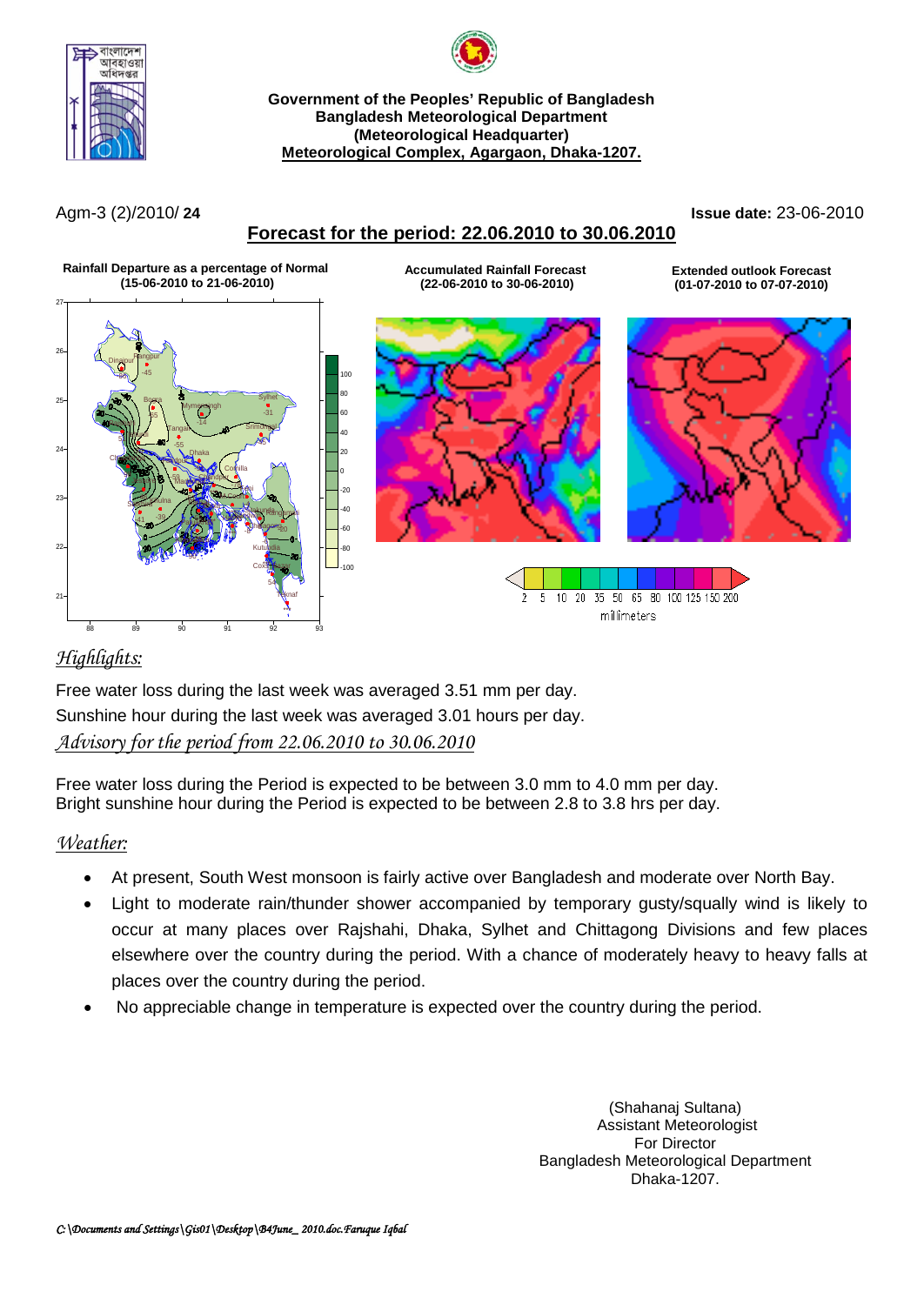#### **Bengali Version**

#### **Forecast for the period: 22.06.2010 to 30.06.2010**



## cünb ^ewkó¨ mgnt-

MZ mßv‡n ev®úxfe‡bi ^`wbK Mo 3.51 wgtwgt wQj | MZ mßv‡n mhfKiY Kv‡ji ‰vbK Mo 3.01 N›Uv wQj |

# ceffimt- 22-06-2010 Lt t\_tK 30-06-2010 Lt ch<sup>e+</sup>

G mg‡q ev®úxfe‡bi ˆ`wbK Mo gvb 3.0 wgtwgt †\_‡K 4.0 wgtwgt \_vK‡Z cv‡i| G mgtq mh $\mathbb K$ iYKutji ^`wbK Mo qub 2.8N>Uv  $\pm$ tK 3.8 N>Uv  $\pm$ vK $\pm$ Z cuti $\pm$ 

#### Avenvl gyt-

- eZ@ytb `w¶Y cwðg †gŠmex evgeå vn evsjv‡`tki Dci mwµq Ges DËi et½vcmwMti gvSvix aitYi mwµq|
- G mßv‡n ivRkvnx, XvKv, PUMÖg Ges wm‡jU wefv‡Mi A‡bK ¯v‡b Ges ‡`‡ki Ab¨Î wKQzwKQz ¯v‡b A¯vgx `qKv A\_ev S‡ov nvl qwmn nvj Kv †\_‡K qvSvix ai‡bi eyó / eR<sup>a</sup> eyó n‡Z cv‡i| †mB mvt\_ †`‡ki ` $\tilde{y}$ GK <sup>-</sup>'v‡b qvSvix ai‡Yi fvix †\_‡K fvix el *¶*Yi m¤¢ebv i‡q‡Q|
- G mßv‡n mviv †`‡k ZvcgvÎvi ‡Kvb D‡j-L†hvM¨ cwieZ©‡bi m¤¢vebv †bB|

 (kvnvbvR myjZvbv) mnKvix Avenvl qwe` cwiPvj‡Ki c‡¶ evsjv‡`k AvenvIqv Awa`ßi, XvKv-1207|